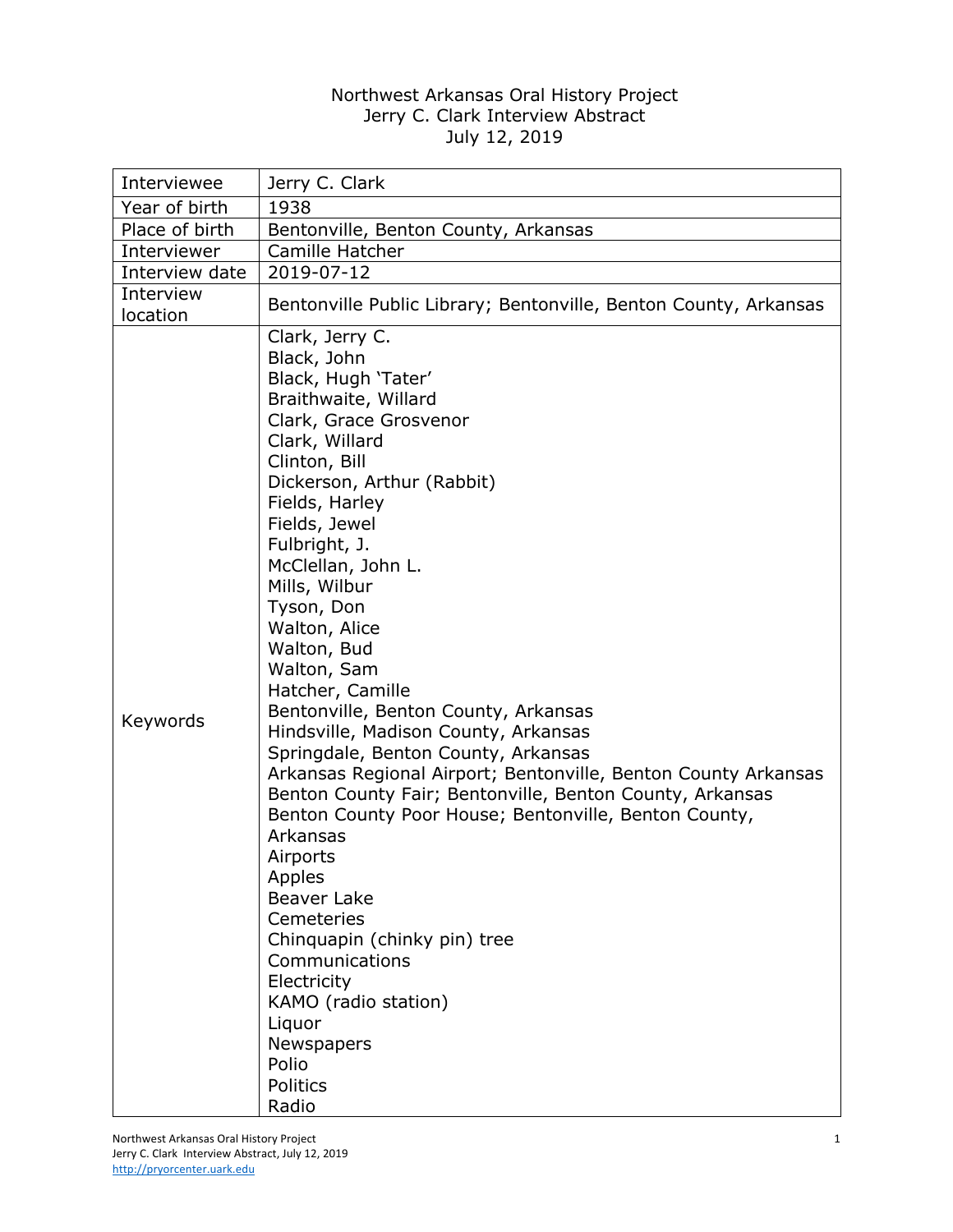|             | Railroads                                                          |
|-------------|--------------------------------------------------------------------|
|             | Roads                                                              |
|             | <b>Schools</b>                                                     |
|             | Small town life                                                    |
|             | Sulky harness racing                                               |
|             | Telephones                                                         |
|             |                                                                    |
|             | Television                                                         |
|             | Theatre                                                            |
|             | Weather                                                            |
|             | Water supply                                                       |
|             | World War II Rationing Stamps Program                              |
|             | A good title for Jerry C. Clark's interview would be 'been there,  |
|             | remember when, knew them". Combine living in Northwest             |
|             | Arkansas for over 80 years, an interest in history, and a strong   |
|             | work ethic - the result is an interview of nonstop stories.        |
|             | Born in Bentonville in 1938, when Clark was three his parents      |
|             |                                                                    |
|             | moved the family to the 80-acre farm located near today's          |
|             | Highway 71/49 exit 88. Members of the family continue to           |
|             | reside on that land. In June 2019 the family had its 59th          |
|             | consecutive family reunion there. Family also continues to get     |
|             | together north of Hindsville where his parents, Grace and          |
|             | Willard, met.                                                      |
|             | Clark attended the one room Valley View school. He tells why       |
|             | Mrs. Jewel Fields was a favorite teacher, of riding his horse to   |
|             |                                                                    |
|             | the nearby cave and creek to eat lunch from a gallon bucket, of    |
|             | participating in holiday programs on the school's stage, and       |
|             | sweeping up chinky pins. Everyone helped on the farm but there     |
|             | was time to have popcorn and listen to the Lone Ranger on the      |
|             | battery radio. Knowing the name of the Lone Ranger's horse         |
|             | won Clark a radio contest. Life meant living with a sister who     |
| Description | had polio, bartering or using ration stamps, and living through    |
|             | the 1947 cyclone. There were trips to town (Bentonville) to visit  |
|             | with friends, listen to western swing on the Square, watch the     |
|             |                                                                    |
|             | trains, or check out the Japanese submarine at the Benton          |
|             | County Fair.                                                       |
|             | By fourth grade Clark displayed his independent streak and         |
|             | willingness to work hard. He worked for a neighbor who paid        |
|             | him mostly with an Eskimo Pie. By ninth grade Clark had lived      |
|             | with a grandmother and a aunt to help out. He rented a room in     |
|             | Bentonville to attend city schools. Those were the days you        |
|             | could park your car between the goal posts to get the best seat    |
|             | at the football games, march in the Homecoming parade, see         |
|             |                                                                    |
|             | sulky harness races, and drag race out at the airport. Clark       |
|             | graduated in 1957 and remains the class's historian.               |
|             | Working with cars during his high school years led to a job as     |
|             | parts manager for Chevy in Springdale following graduation. He     |
|             | used the Sears catalog to learn the parts. After a partnership in  |
|             | an auto business, Clark moved to positions as a loan officer and   |
|             | in real estate development.                                        |
|             | Stories of Clark's life-long interest in radio include memories of |
|             |                                                                    |